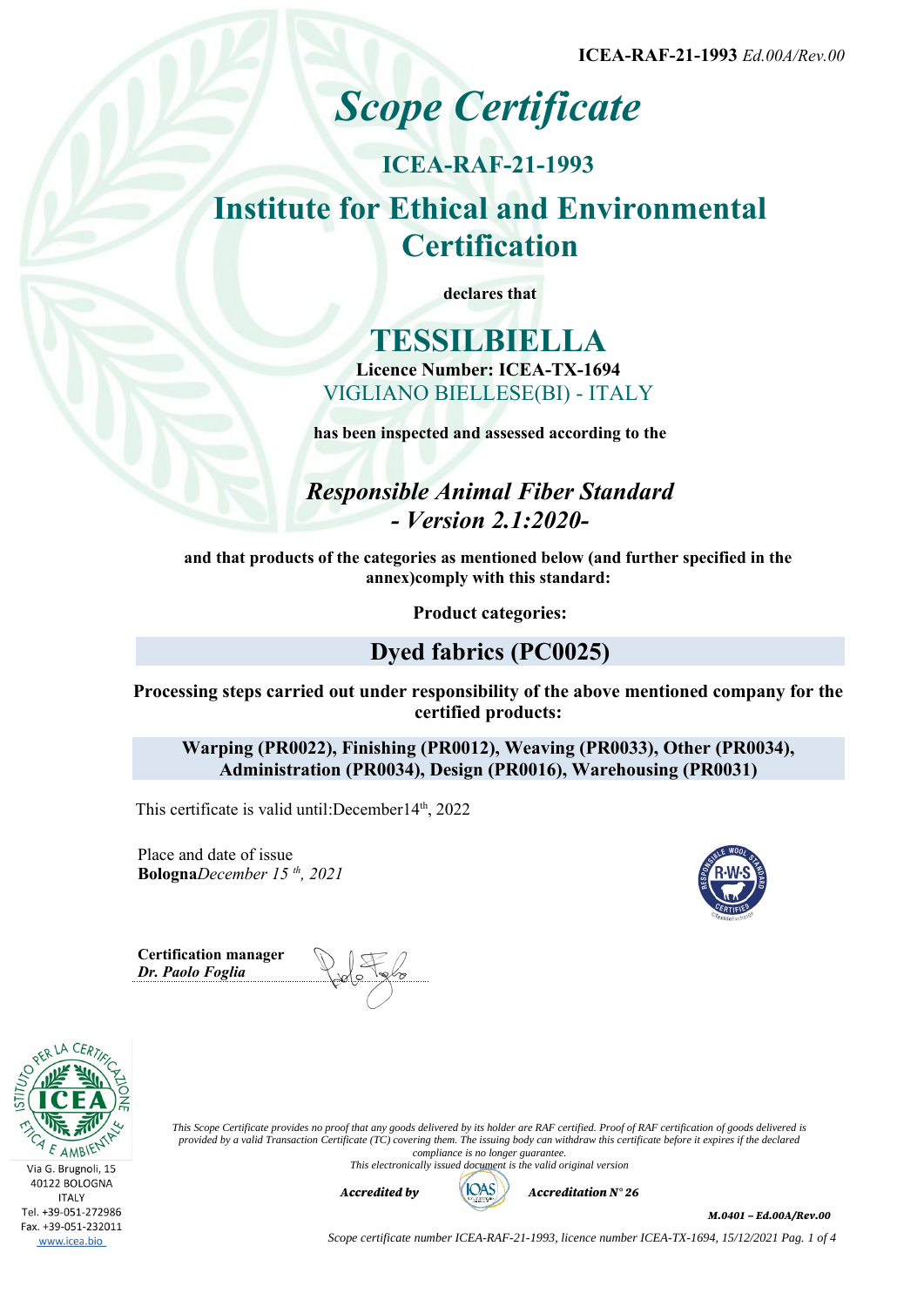**ICEA-RAF-21-1993** *Ed.00A/Rev.00*

## *Certified entity:* **TESSILBIELLA**

**Responsible Animal Fiber Standard**

#### **Annex to certificate no.: ICEA-RAF-21-1993**

In specific the certificate covers the following products:

| <b>Products</b>       |                                                                                  | <b>Material Composition</b>                                     |                    | Label grade               |  |
|-----------------------|----------------------------------------------------------------------------------|-----------------------------------------------------------------|--------------------|---------------------------|--|
| Category              | Product details                                                                  | Fibre                                                           | $\frac{0}{6}$      |                           |  |
| Dyed fabrics (PC0025) | Woven fabrics (Woven<br>fabrics PD0059) [Tessuto<br>pettinato tinto filo 43204]  | Virgin Wool (RM0083)*<br>Polyamid (RM0182)<br>Elastane (RM0160) | 94<br>5.50<br>0.50 | 94% RWS certified<br>wool |  |
| Dyed fabrics (PC0025) | Woven fabrics (Woven<br>fabrics PD0059) [Tessuto]<br>pettinato tinto filo 432031 | Virgin Wool (RM0083)*<br>Elastane (RM0160)<br>Polyamid (RM0182) | 90<br>9            | 90% RWS certified<br>wool |  |
| Dyed fabrics (PC0025) | Woven fabrics (Woven<br>fabrics PD0059) [Tessuti<br>pettinati tinto pezza]       | Virgin Wool (RM0083)*                                           | 100                | RWS certified wool        |  |
| Dyed fabrics (PC0025) | Woven fabrics (Woven<br>fabrics PD0059) [Tessuti<br>pettinati tinto filo]        | Virgin Wool (RM0083)*                                           | 100                | RWS certified wool        |  |

*\*Responsible Wool Standard Certified*

Place and date of issue **Bologna** *December 15 th, 2021*

**Certification manager** *Dr. Paolo Foglia*

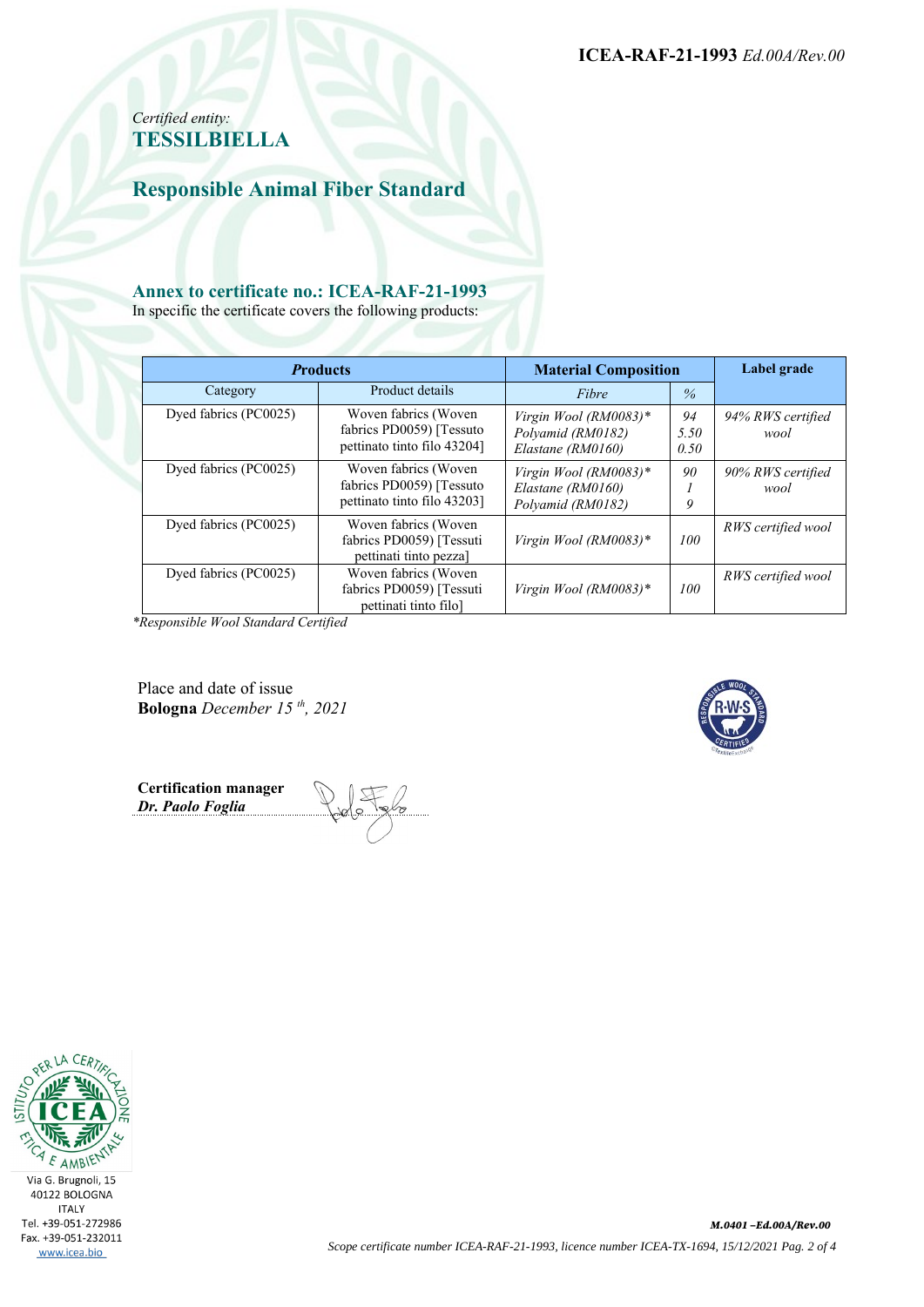**ICEA-RAF-21-1993** *Ed.00A/Rev.00*

#### *Certified entity:* **TESSILBIELLA**

## **Responsible Animal Fiber Standard**

#### **Facility Annex to certificate no.: ICEA-RAF-21-1993**

Under the scope of this certificate the following facilities have been inspected and assessed. The listed processing steps/activities comply with the corresponding criteria of the Responsible Animal Fiber Standard (RAF) for the certified products:

| Name of the facility | <b>Address of operation</b>  | Processing steps / activities | Type of<br>relation |
|----------------------|------------------------------|-------------------------------|---------------------|
| Tessilbiella         | Via Via Milano, 310          | Administration (PR0034),      | <b>MAIN</b>         |
|                      | Vigliano Biellese (Biella) - | Design (PR0016),              |                     |
|                      | Italy                        | Warehousing (PR0031)          |                     |

Place and date of issue **Bologna***December 15 th, 2021*



**Certification manager** *Dr. Paolo Foglia*